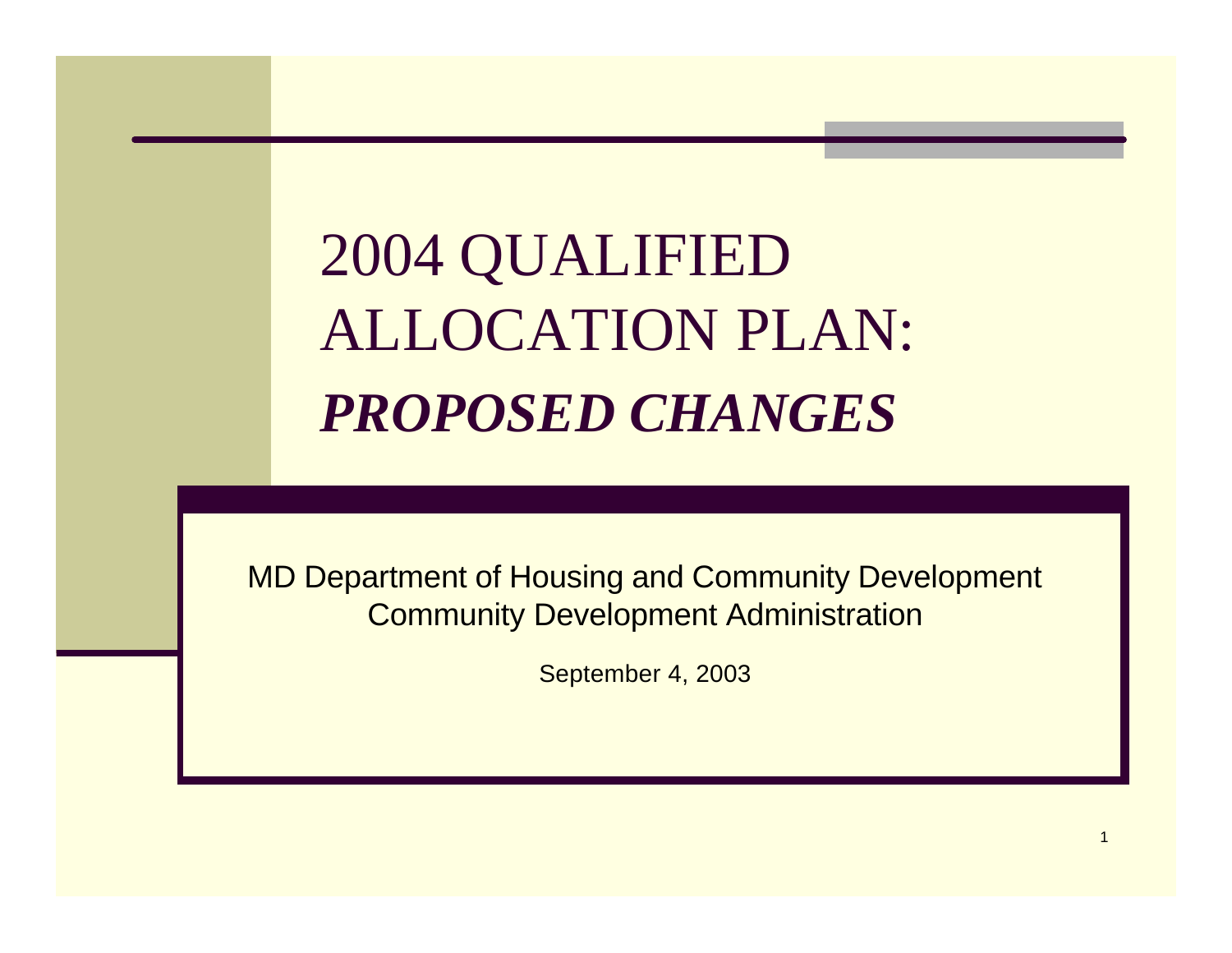### OVERVIEW: Public Forum

#### **DISCUSS PROPOSED CHANGES TO:**

- Qualified Allocation Plan (QAP) including the Multifamily Rental Financing Guide.
- Scheduling of funding rounds.
- **n Multifamily Bond Program.**
- **Regulation changes.**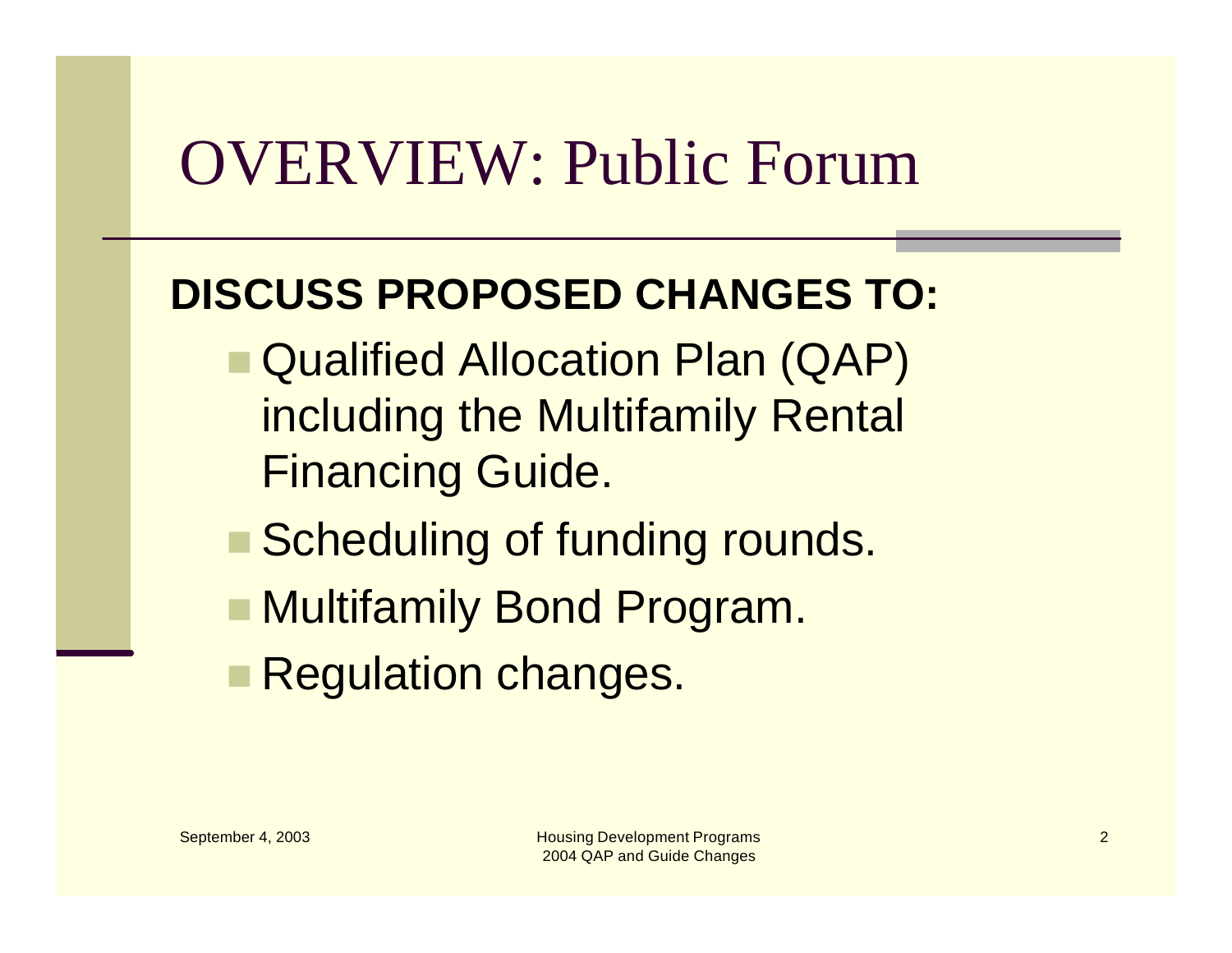# QAP: THRESHOLD CRITERIA

#### PROPOSED CHANGES:

TEAM FINANCIAL CAPACITY

**n Prohibitions expanded to include back taxes.** 

**E PFA LIMIT ON NEW CONSTRUCTION ONLY.** 

**E CONSTRUCTION COSTS** 

**Updated by CDA actual experience.** 

**BOND PUBLIC PURPOSE REQUIREMENTS** REMOVED.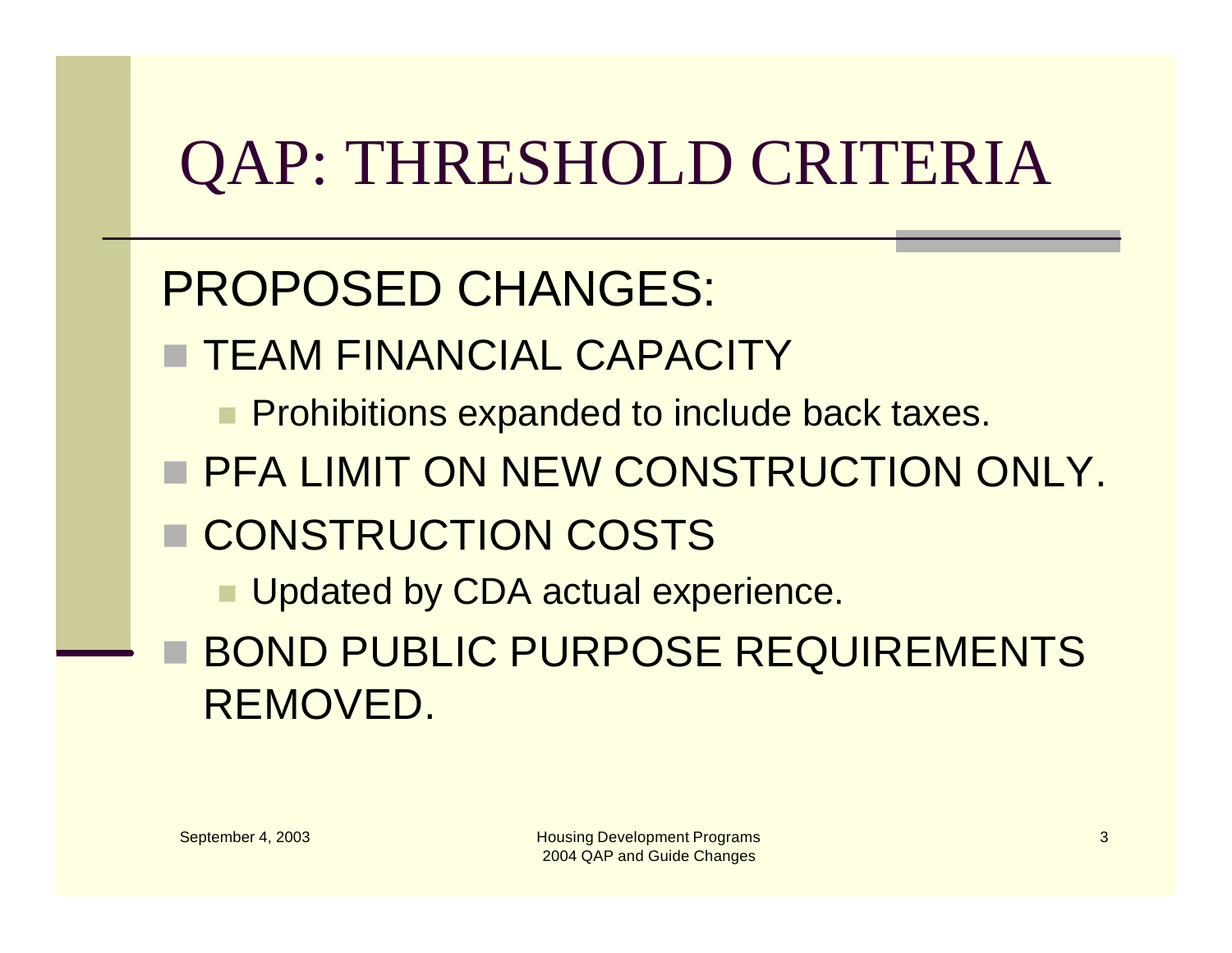# QAP: THRESHOLD CRITERIA

#### NO CHANGES:

- **Local Support and Contribution**
- Relocation and Displacement
- **Project Phasing**
- **Site Control and Readiness**
- Financial and Legal
	- **Prohibition against foreclosures, bankruptcies,** delinquencies, defaults, etc.
	- **Required form of financial statements.**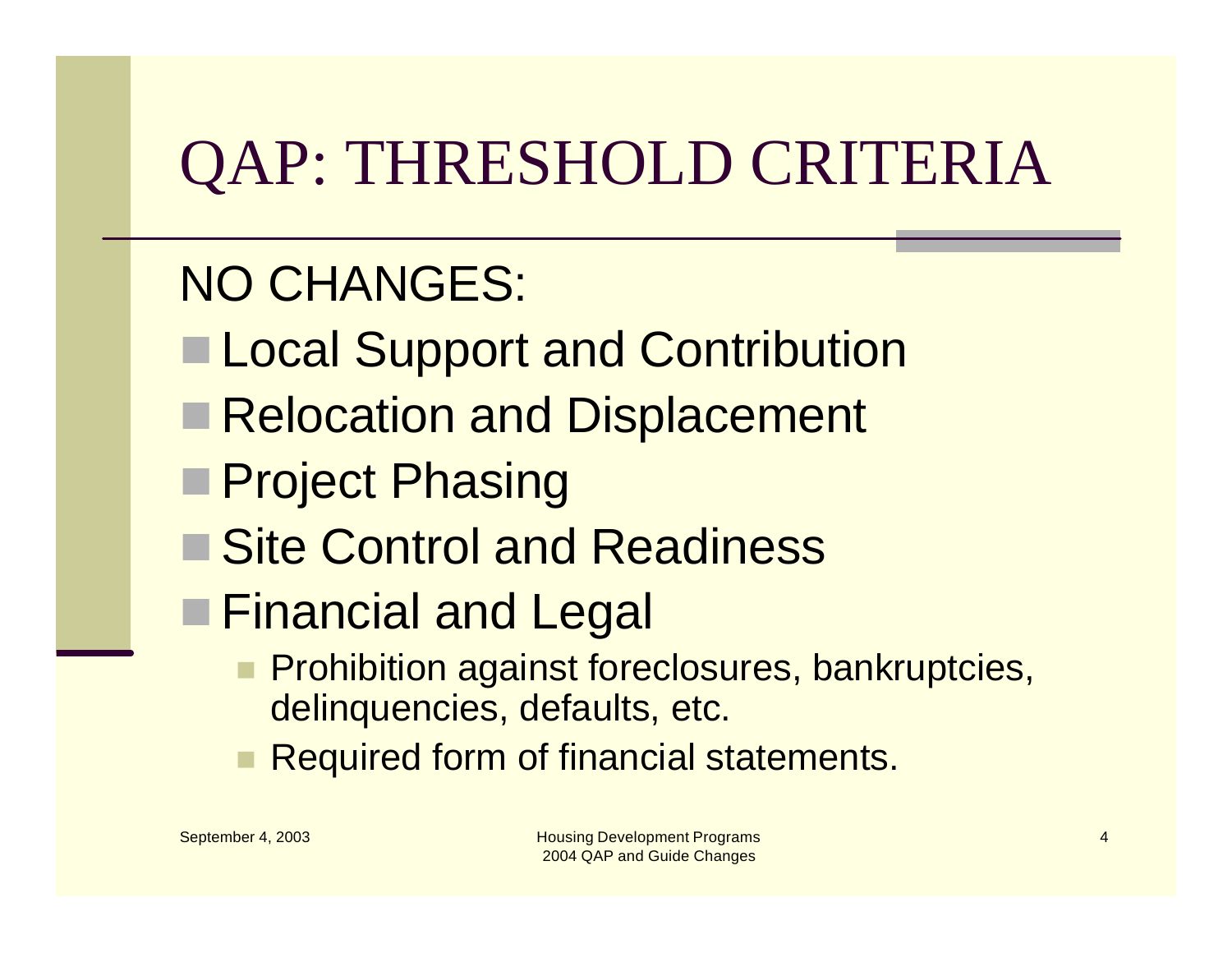## QAP: PROPOSED SCORING **CHANGES**

| <b>CRITERIA</b>                             | <b>CURRENT</b> | <b>NEW</b> |
|---------------------------------------------|----------------|------------|
| <b>DEVELOPMENT TEAM CAPACITY</b>            | 25%            | 25%        |
| <b>DEVELOPMENT QUALITY</b>                  | 17%            | 20%        |
| <b>MARKETABILITY</b>                        | 10%            | 20%        |
| LEVERAGING AND COST<br><b>EFFECTIVENESS</b> | 9%             | 15%        |
| <b>PREFERENCES</b>                          | 27%            | 20%        |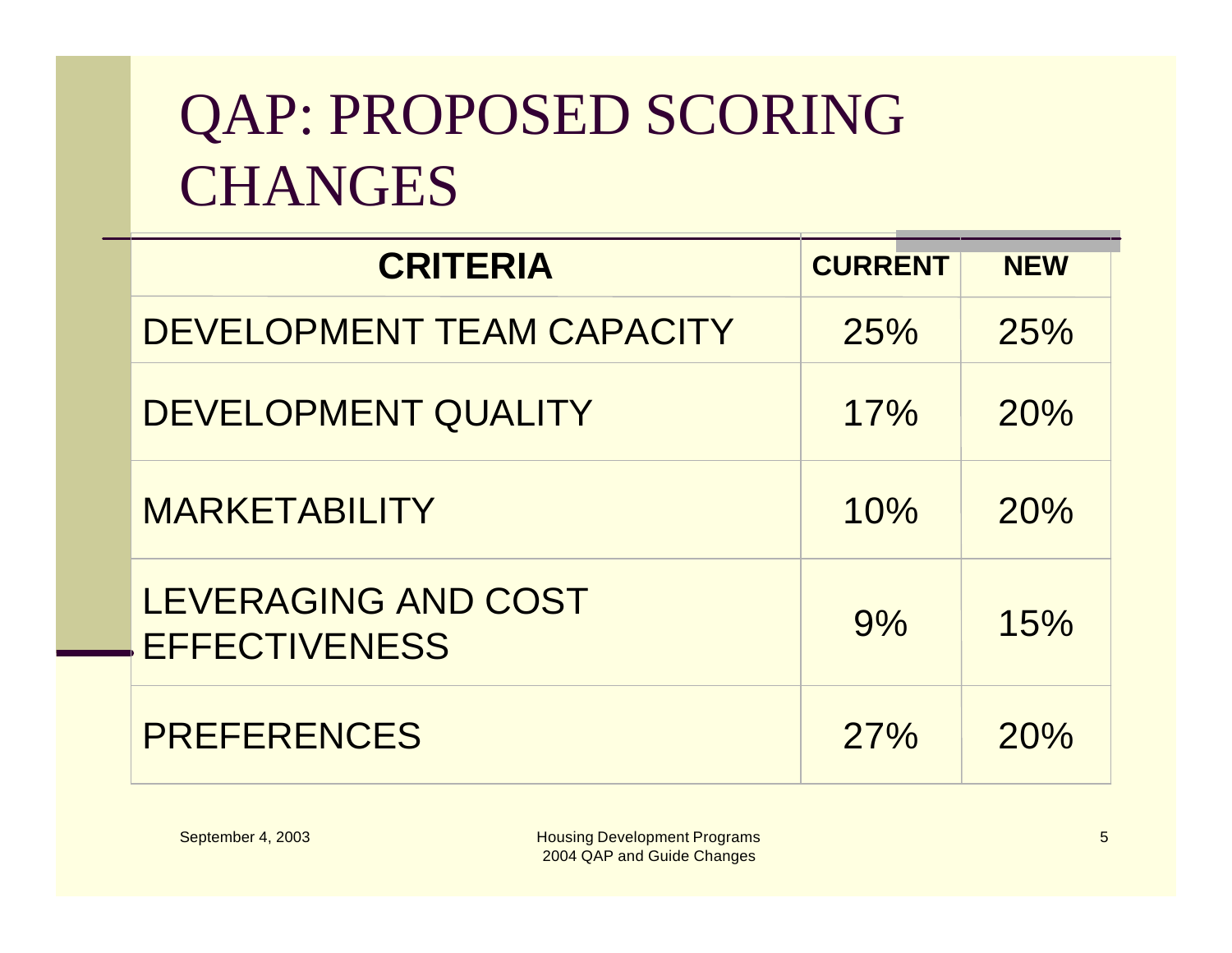DEVELOPMENT TEAM CAPACITY - 25%

Point weighting unchanged for:

- **Financial capacity including net worth** and liquidity; and
- "Qualified Nonprofit" member; but
- Experience with similar projects
	- DEDUCT "penalty points" for poor payment or operational performance in CDA portfolio.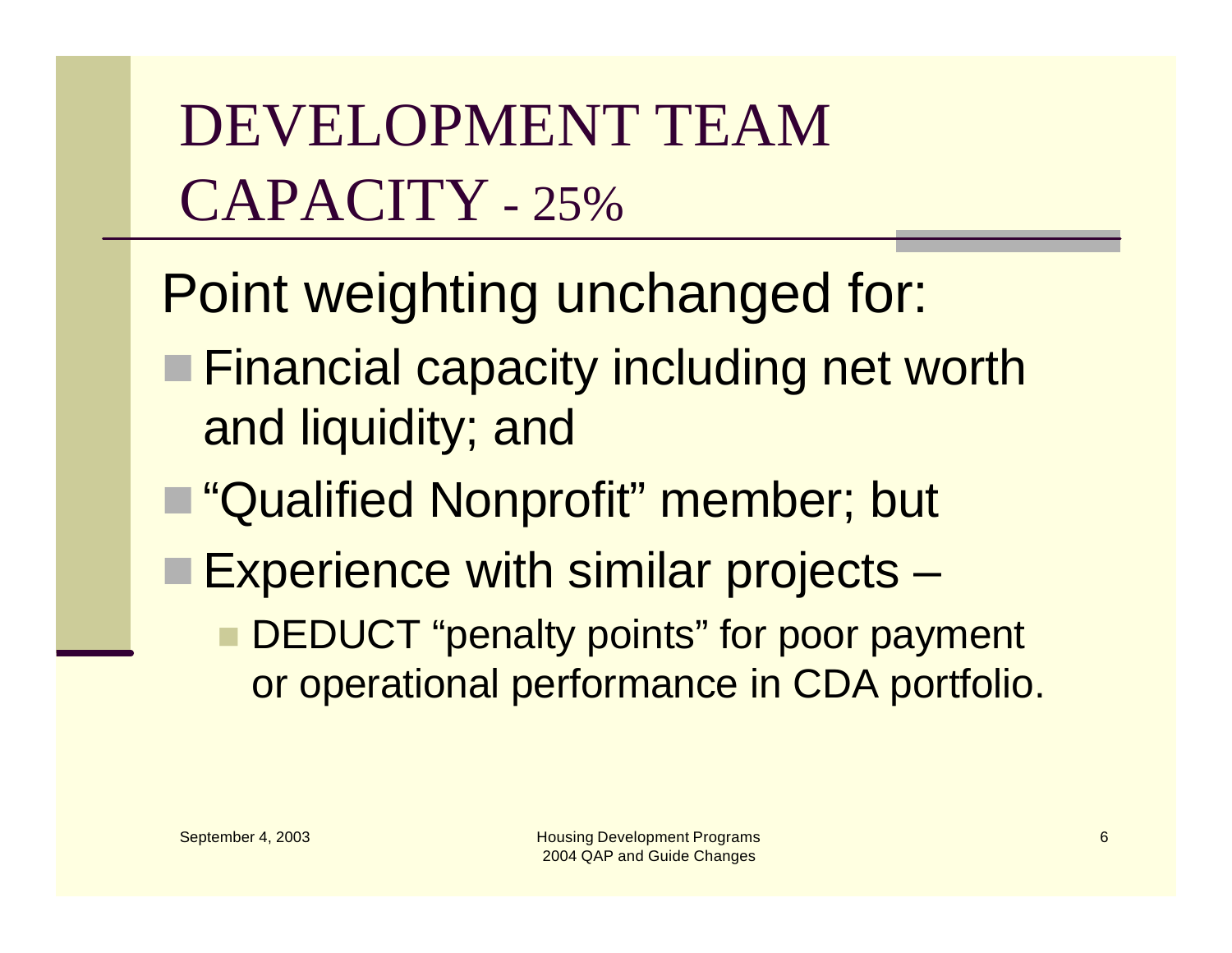DEVELOPMENT TEAM CAPACITY - 25%

**"Bonus" Points –** for above average rating of projects in State portfolio evidenced by**:**

- Cash flow and/or amortizing debt service payments current;
- **Timely submission of required reports;**
- Above average property inspection reports;
- Compliance with federal and state requirements; and
- **Timely payment of required Departmental fees.**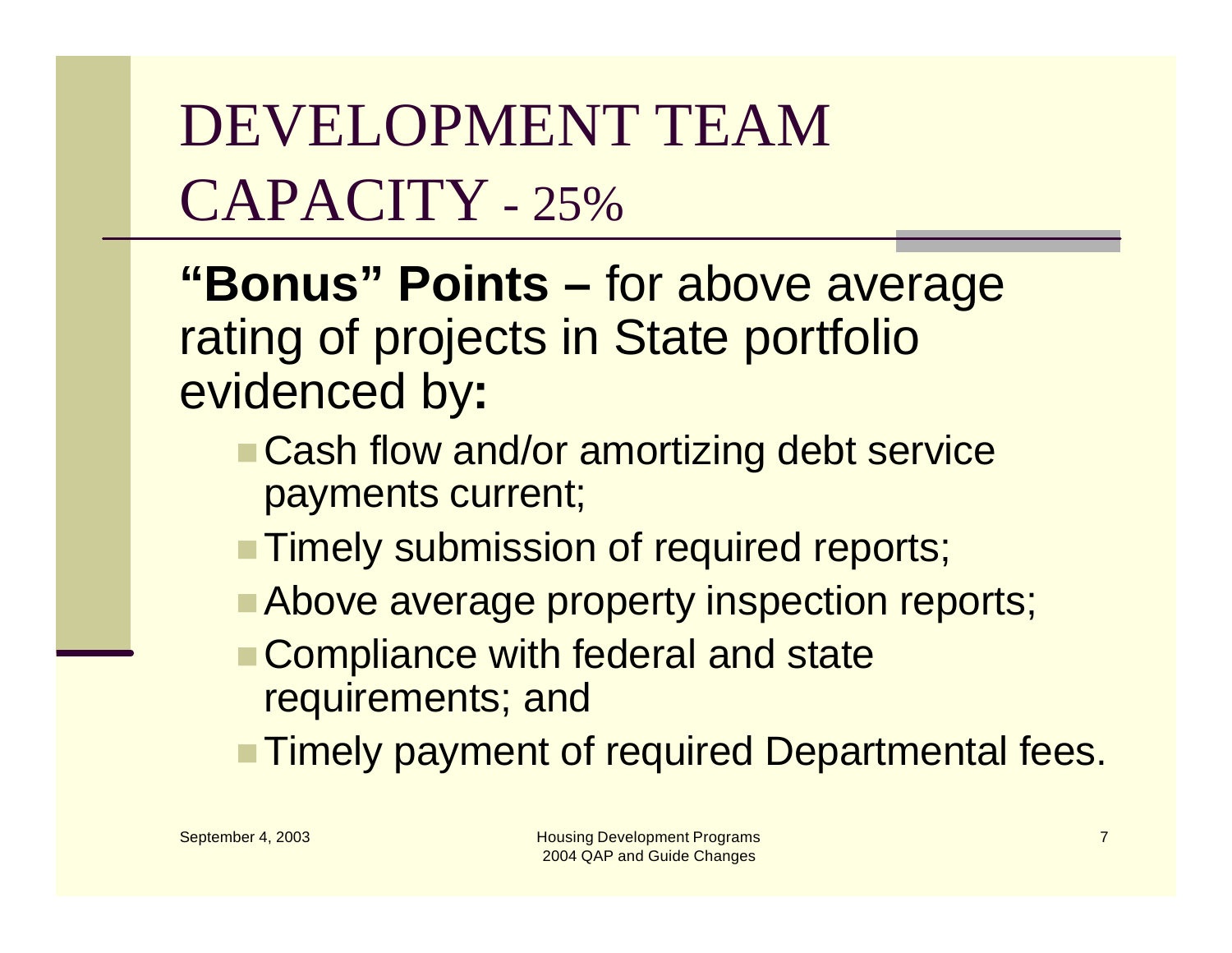# DEVELOPMENT QUALITY 20%

#### INCREASED EMPHASIS:

- Add exhibit to the application outlining the scoring criteria.
- Delete LEEDS category.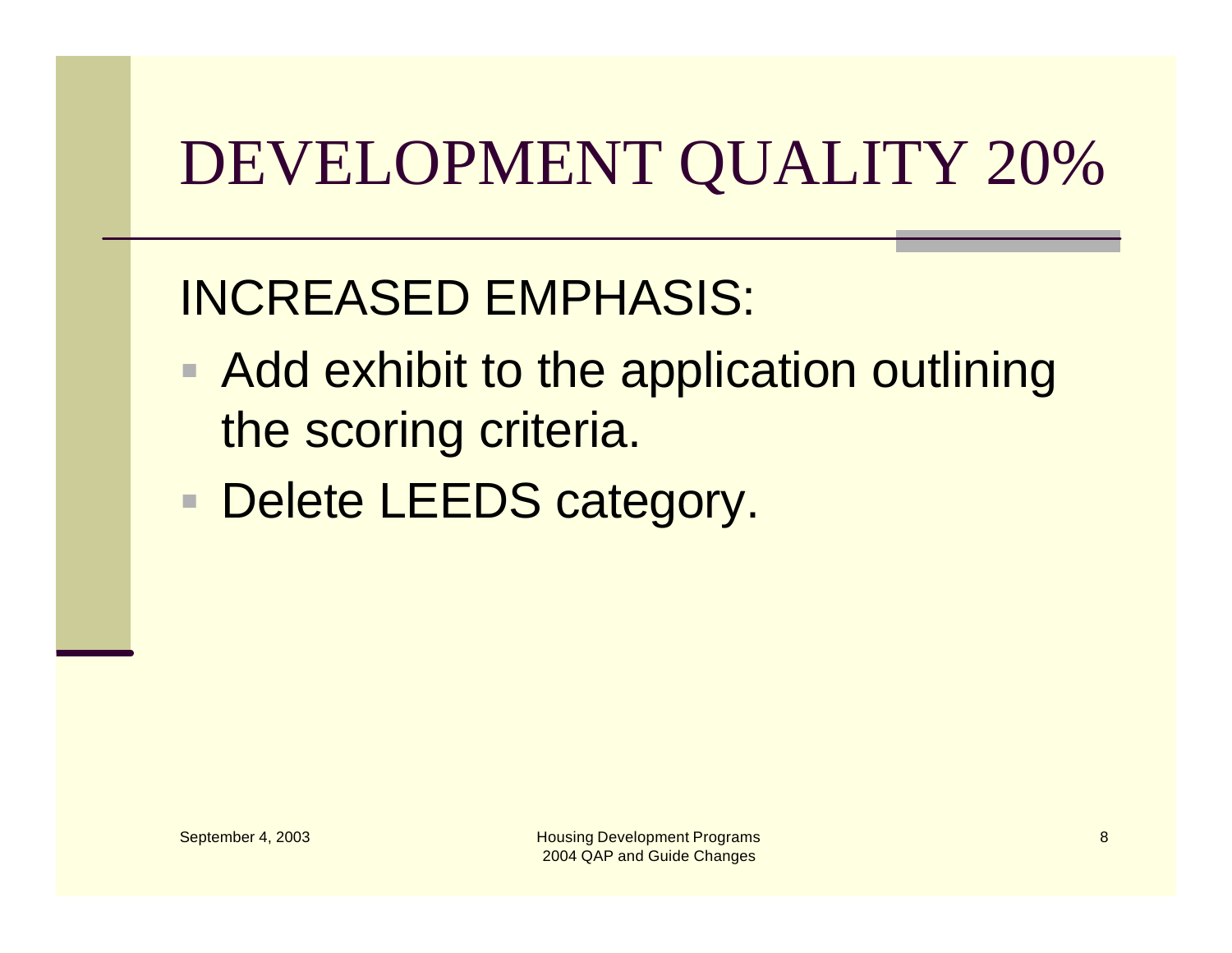# DEVELOPMENT QUALITY SCORING CRITERIA - Examples

#### ■ Building design suits community:

- **Design consistent with community; and**
- **Building height and mass also consistent.**

#### **Site layout and suitability:**

- **Building and other improvements thoughtfully** utilize the site.
- **Driveways and entrances do not require** excessive engineering.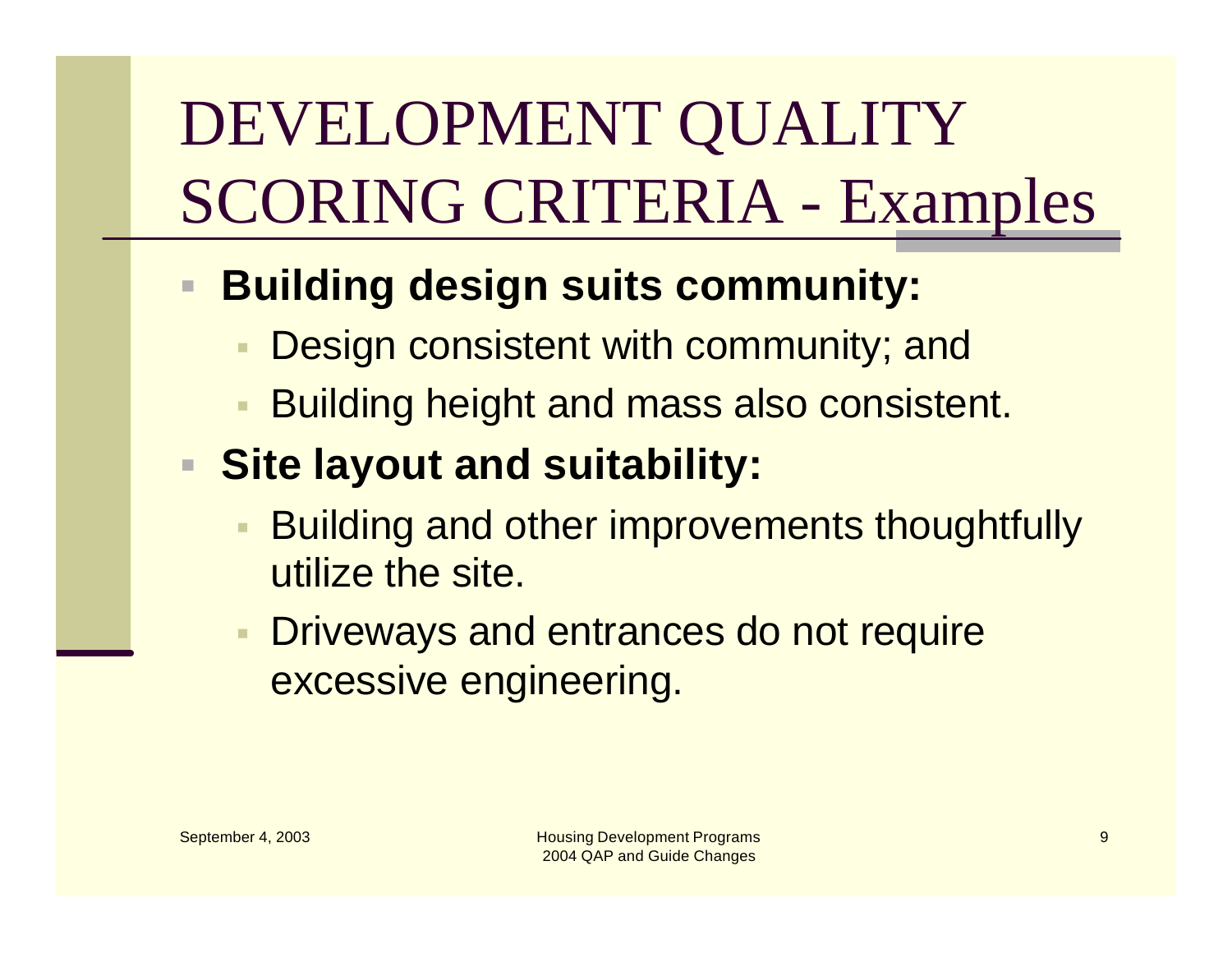#### DEVELOPMENT QUALITY SCORING CRITERIA – More Examples

#### ■ Unit size, design and amenities:

- **Functional floor plan allowing practical traffic** flow and furniture placement; and
- Full second bath in 3+ bedroom units.
- Material selection quality:
	- Central system or split HVAC system;
	- **Building exterior is predominately masonry or** other durable, sustainable material; and
	- **Use of ceramic tile in baths.**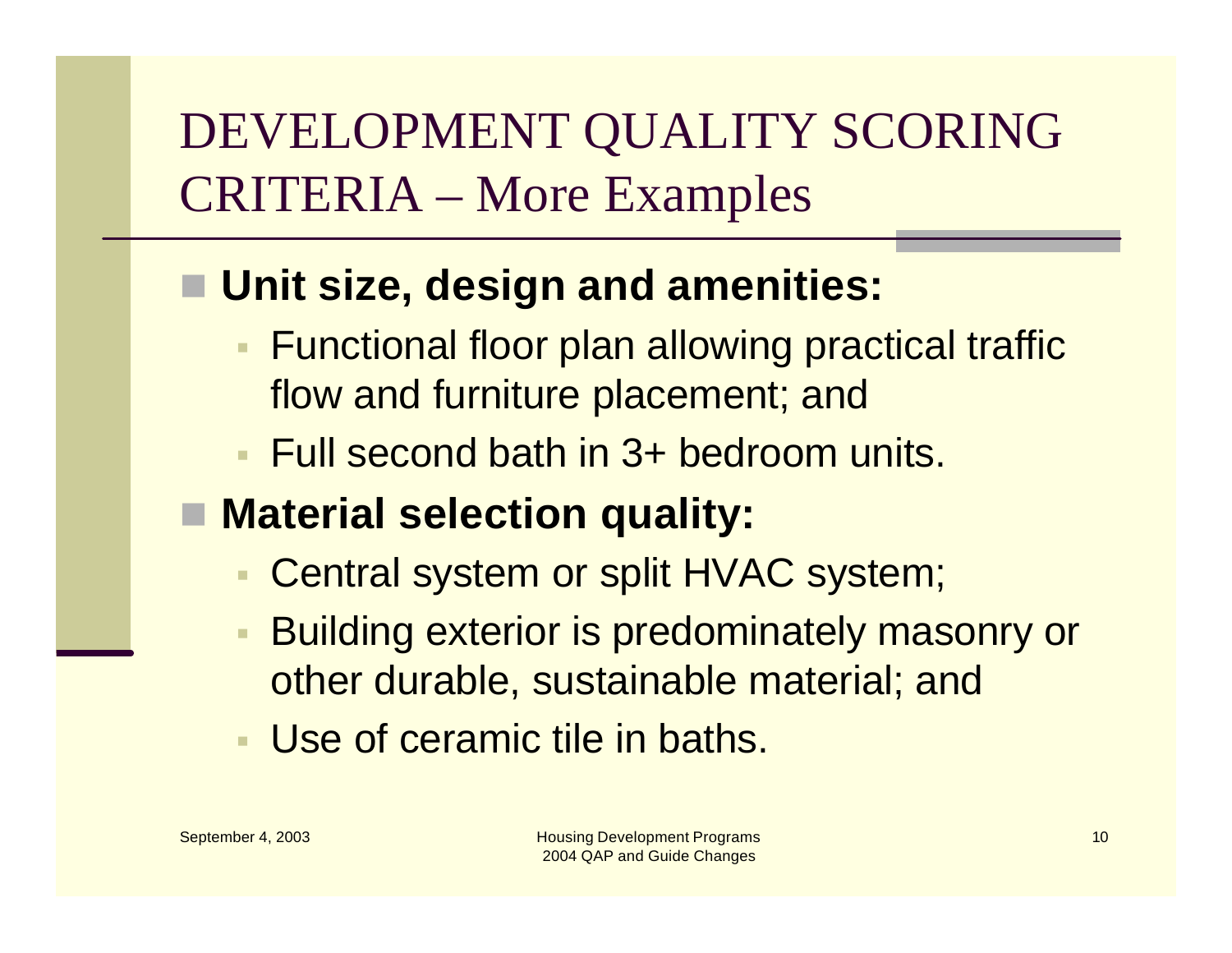# MARKETABILITY - 20%

#### INCREASED EMPHASIS:

- Reasonable capture and absorption rates;
- 30% shelter cost;
- Thorough and complete study;
- **N** Vacancy rate support;
- Impact on existing CDA projects;
- Operating expenses;
- Income targeting supported by market; and
- Comparability study.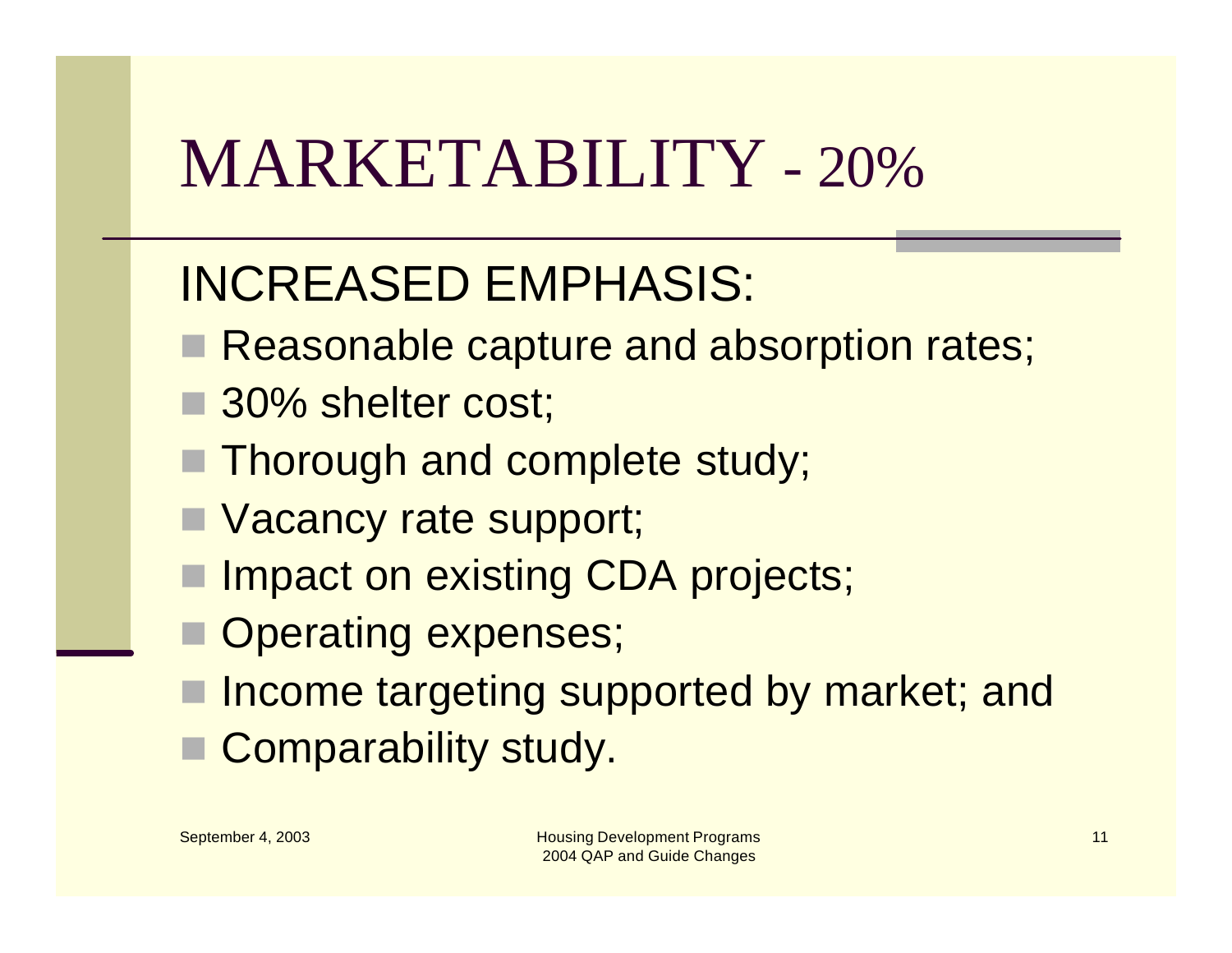# PREFERENCES - 20%

#### DECREASED EMPHASIS – Adjust Scores for:

- **n** Income Targeting
	- Reduce score frontloading for 30% of AMI.
- **Family Housing** 
	- Calculate score based on affordable family units as % of the total project units.
- **Nonprofit, MBE/WBE, or PHA Participation** 
	- Maximum score only for IRS "qualified" non-profit general partners.
- **Housing for Disabled** 
	- Combine category with Special Needs and emphasize Housing for Persons with Disabilities.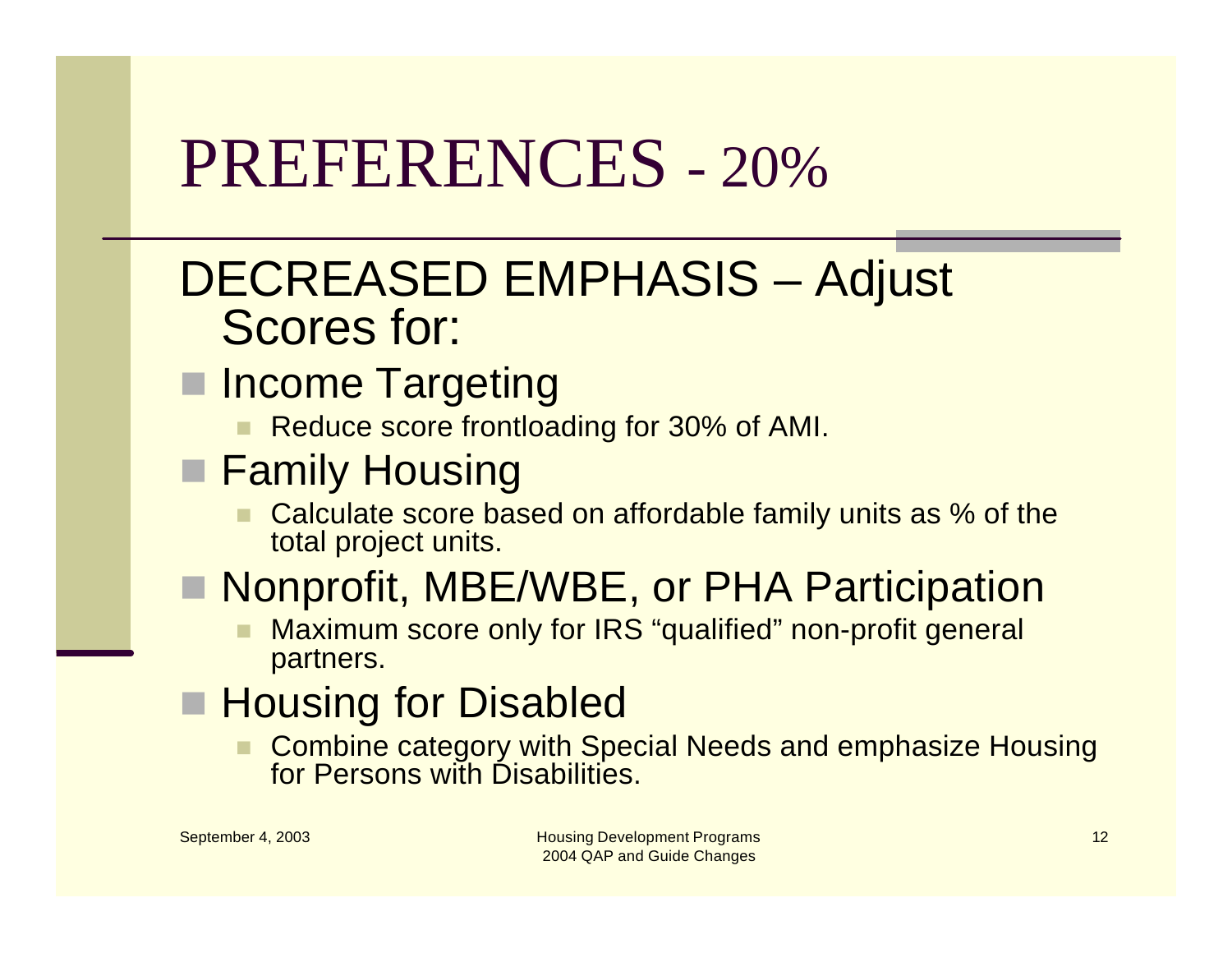## PREFERENCES - 20%

#### NO CHANGES:

- QCT or rehabilitation with community revitalization plan;
- Extended long term use restriction;
- **Links to assisted housing wait lists;**
- **Tenant service plans; and**
- Rural communities.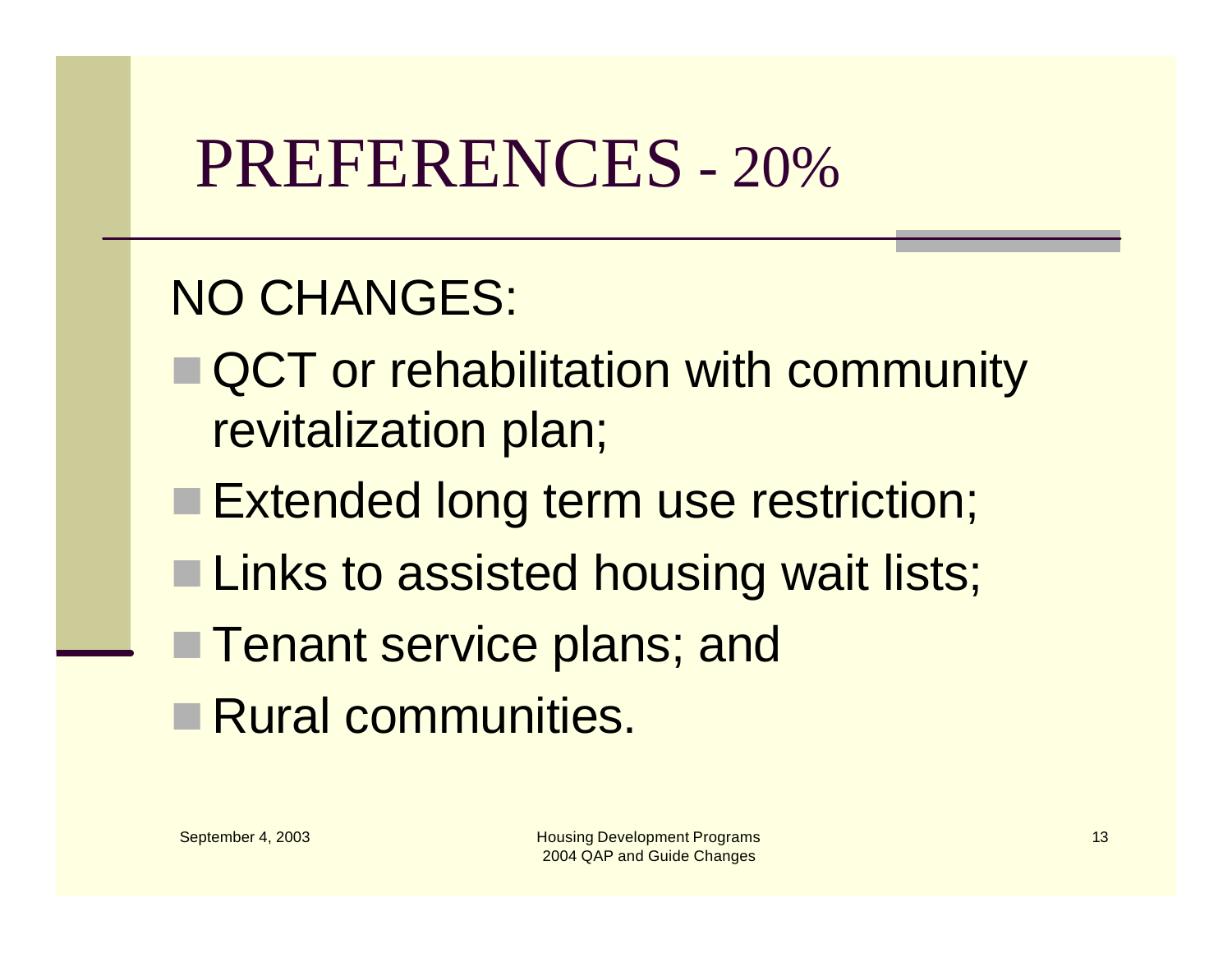# PREFERENCES - 20%

#### **PROPOSED DELETIONS:**

- Community Revitalization Area preference.
- **n Preferences for units for the homeless,** assisted living, participants in courtordered relocation plans, or W2W.
- Other Community Investment or Support.
- Mixed Income Projects.
- Small Projects (< 30 units).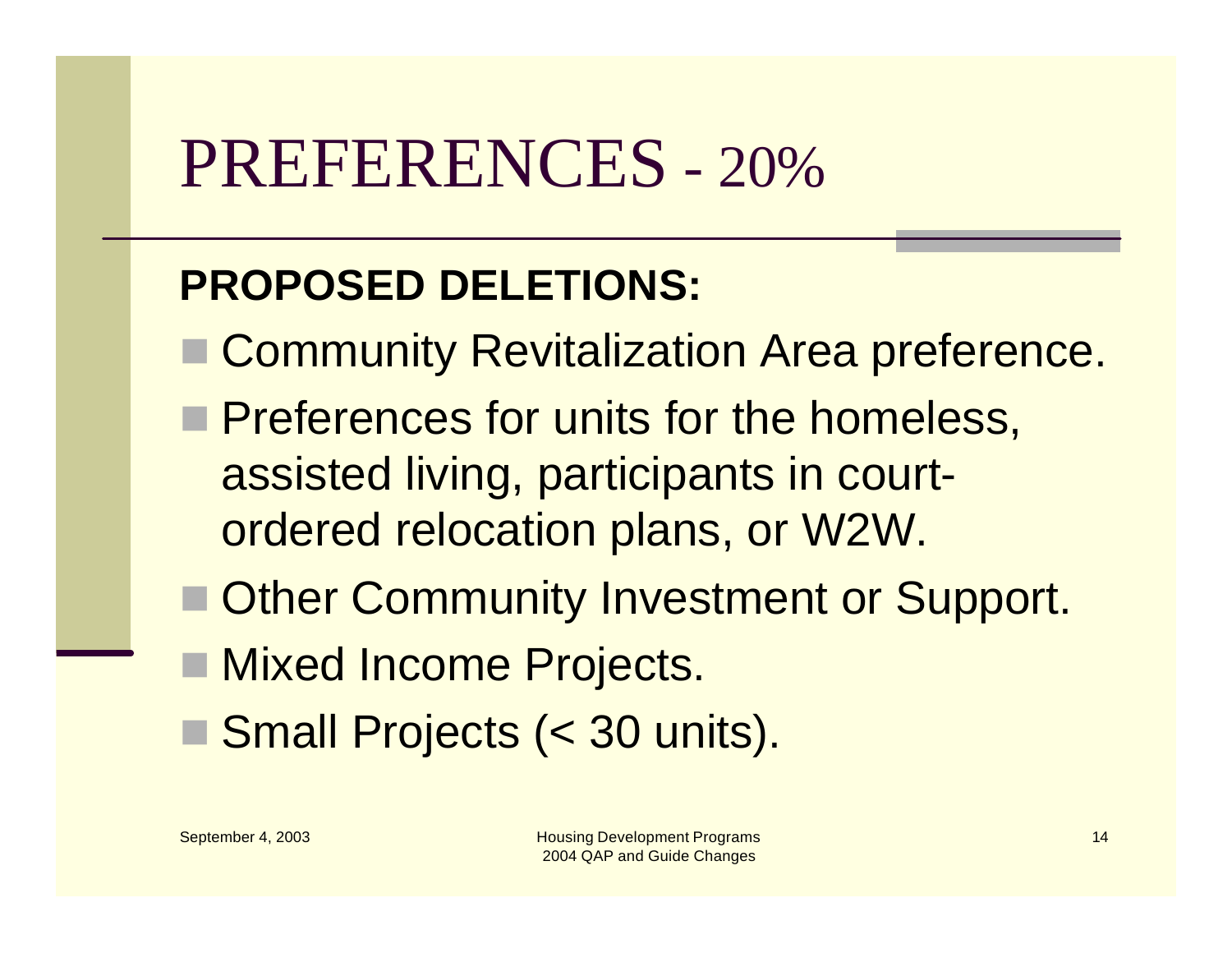LEVERAGING AND COST EFFECTIVNESS - 15%

Long term subsidies:

**n Increase minimum from \$100 PUPA for 10** years to \$200 PUPA for 10 years.

State subsidy per square foot:

**Replace State subsidy per affordable** bedroom and leveraging calculation.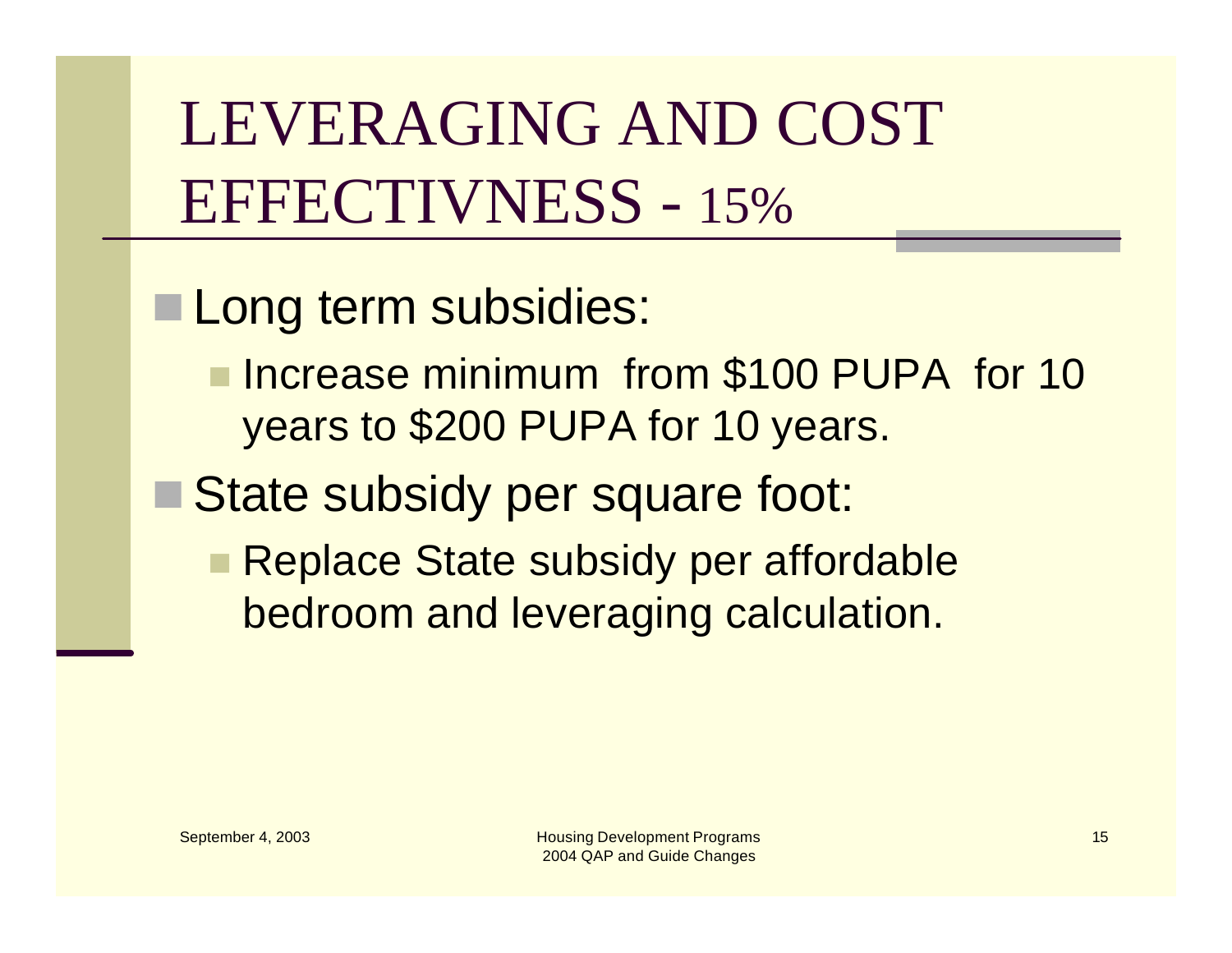PROJECT FINANCING AND UNDERWRITING - Proposed Changes

Extra points for:

- Use of Multifamily Bond Program (including new products); and
- Projects with realistic pro forma cash flow or amortizing RHF debt.

"Negative" points for former threshold criteria:

- Non-compliance with minimum RFR requirements;
- Inadequate operating reserves;
- Excessive annual expenses per unit;
- Rents in excess of maximums; and
- Low DSCR without waiver request.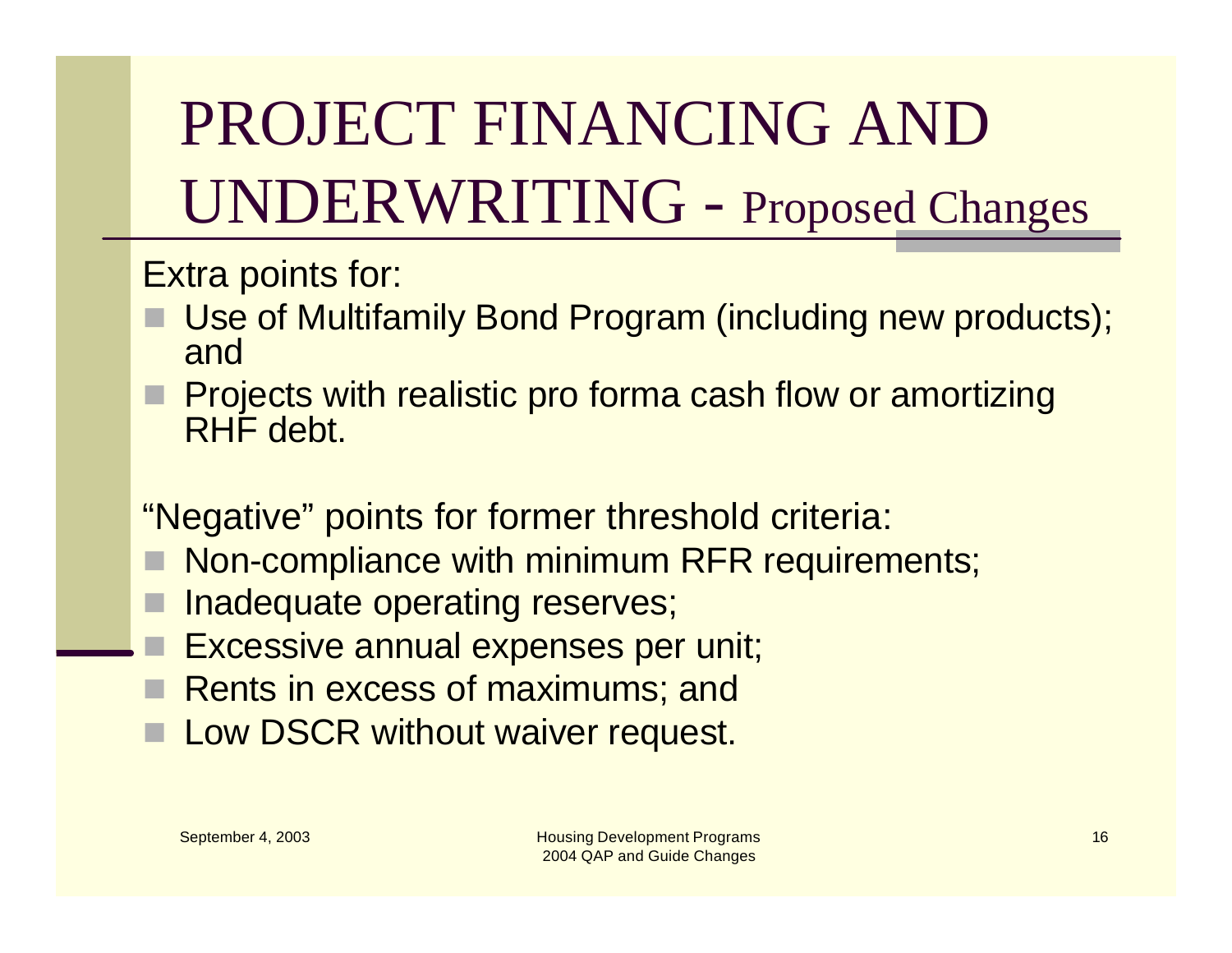# HIGHLIGHTS OF PROPOSED ROUND CHANGES

#### **Threshold:**

- **n Changes to Site Control and PFA restrictions; and**
- SF cost limits tied to recent CDA experience.

#### **Scoring:**

- **Increased weight for team capacity, development quality,** marketability, and leveraging;
- **Decreased weight for federal and State preferences;**
- **Bonus points for portfolio performance, MBP Program and** amortizing CDA debt;
- Deducts for poor performance or payment history, other former threshold criteria; and
- **Deletion of certain preferences.**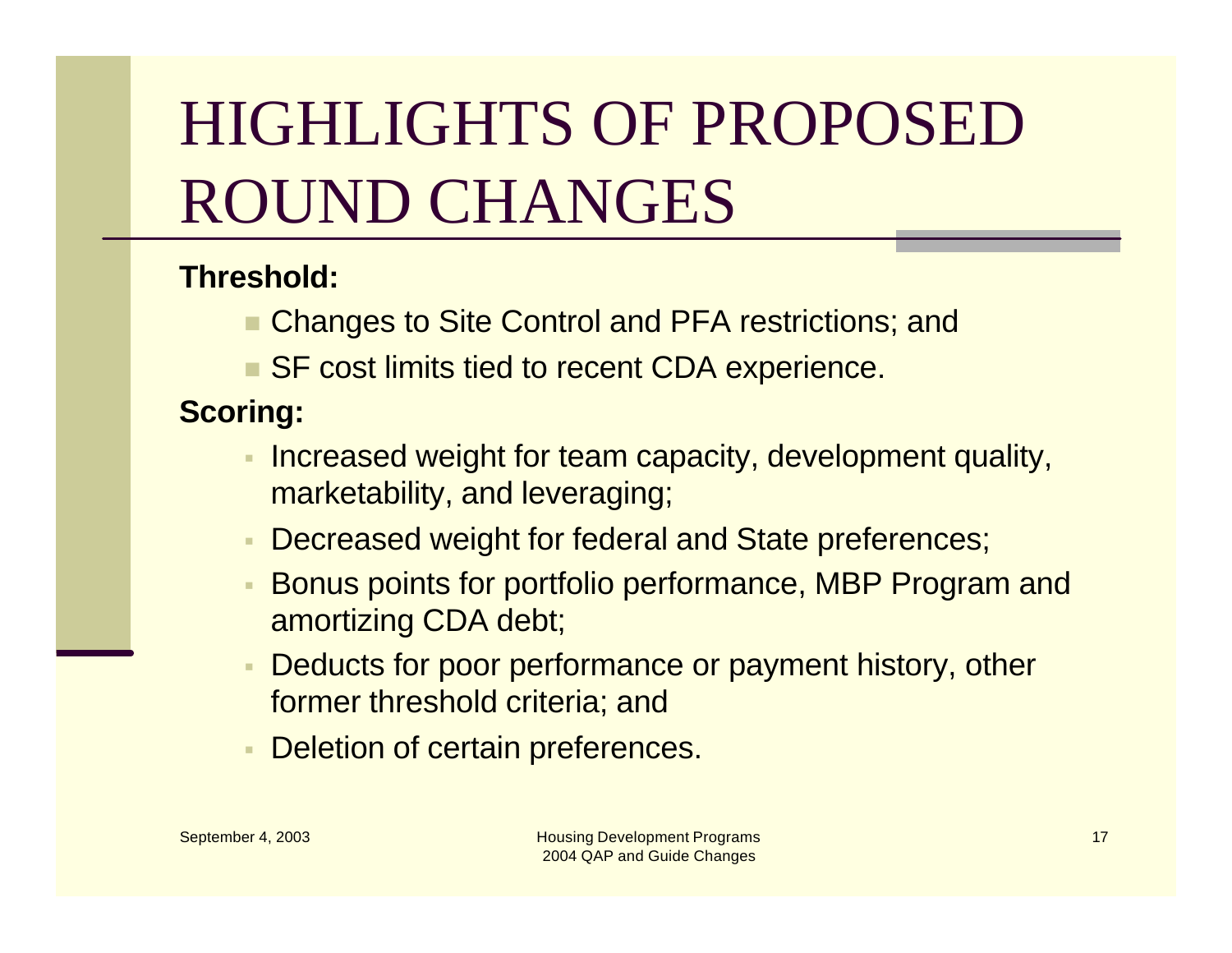ROUND SCHEDULE – Proposed Changes

**n Current schedule makes funding** available on an 8 month cycle.

■ Suggestions?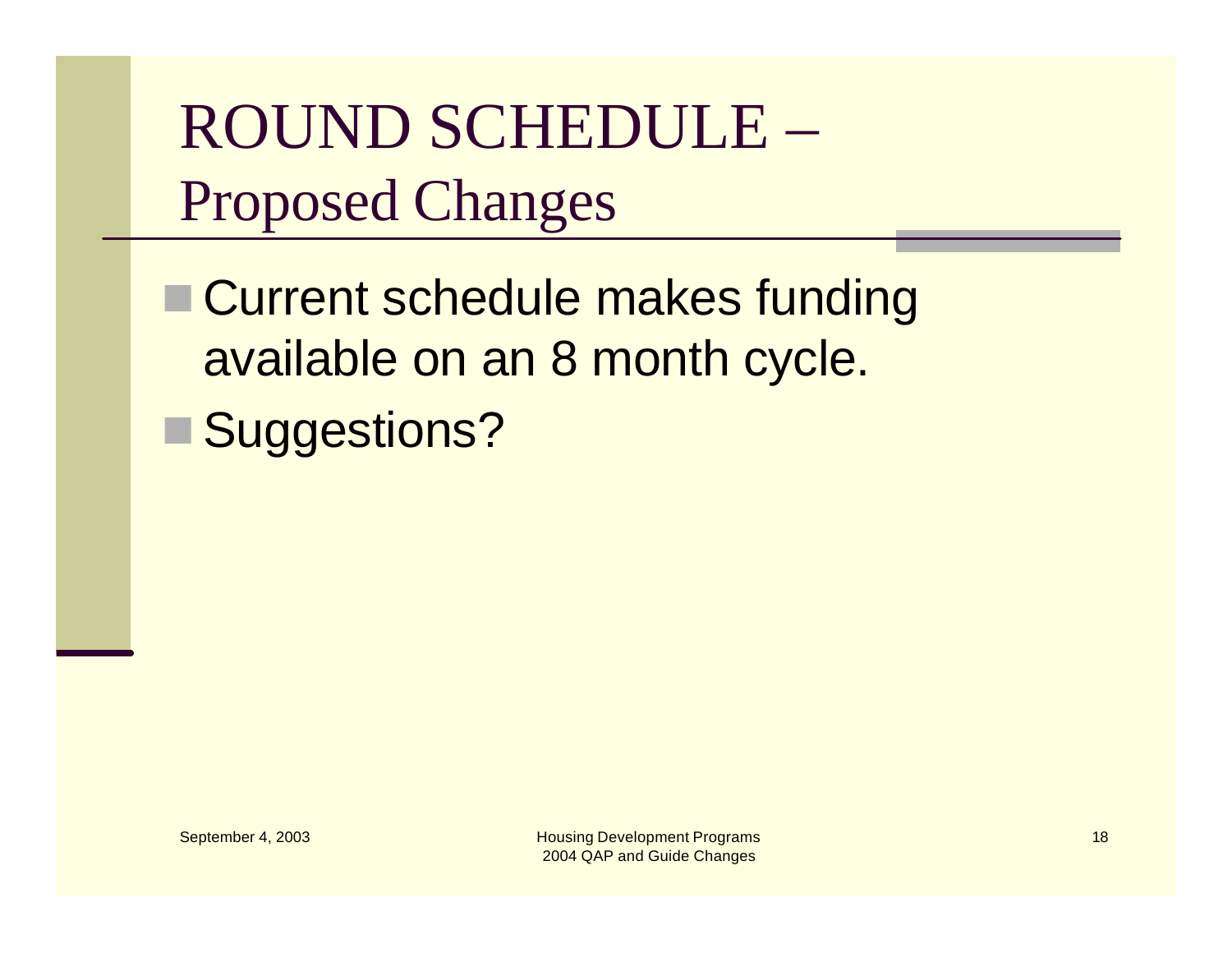## QAP NEXT STEPS

■ September 15 – Draft Available ■ September 29 – Deadline for **Comments** ■ October 13 – Revised Draft Available ■ November 10 – Official Public Hearing **January 1 - Effective**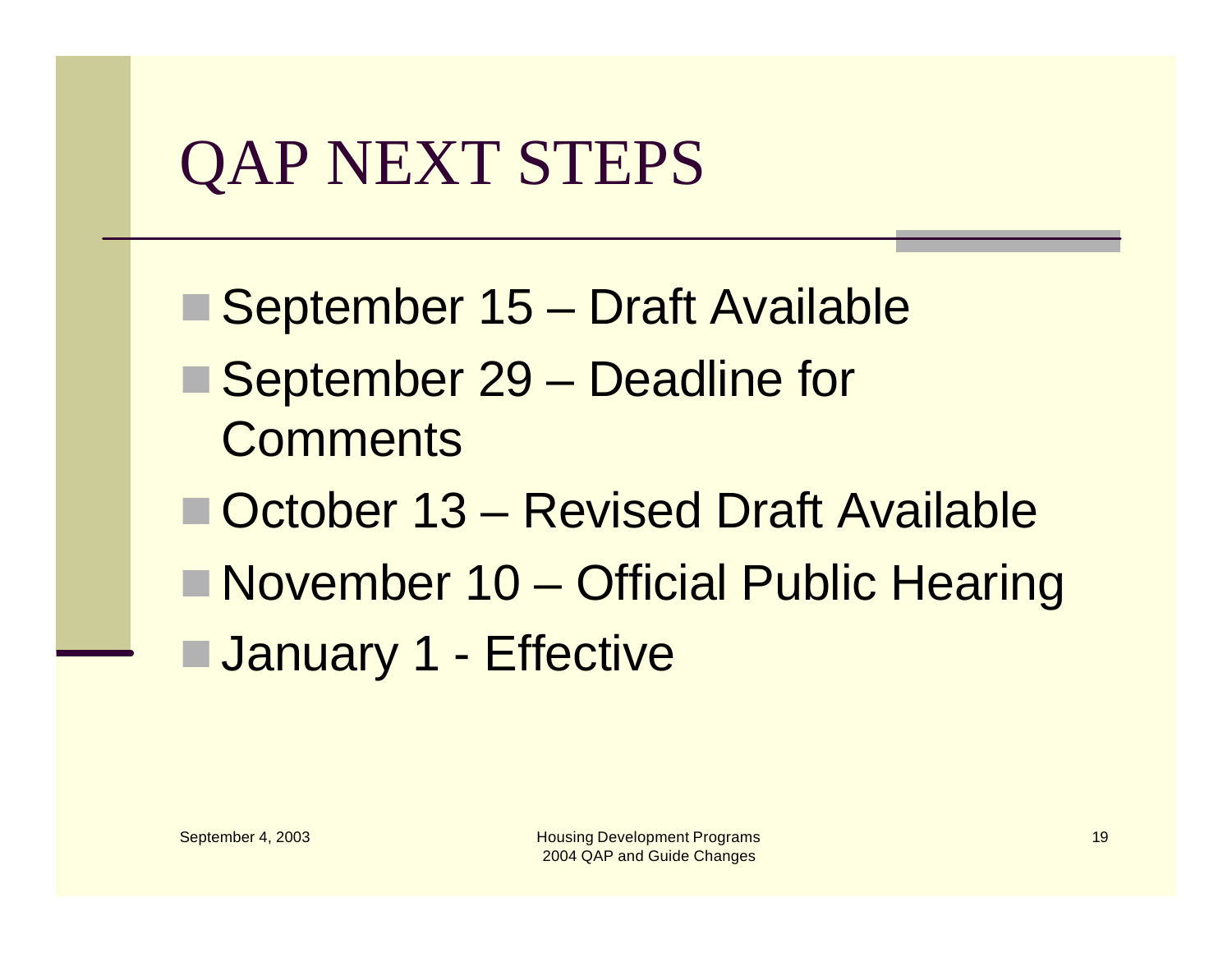SUMMARY OF PROPOSED NEW INITIATIVES

**Resource Allocation Model (RAM)** ■One-Stop Shop Revamped MBP Products: **Expedited bond processing Regulation changes** ß Availability - Fall 2003.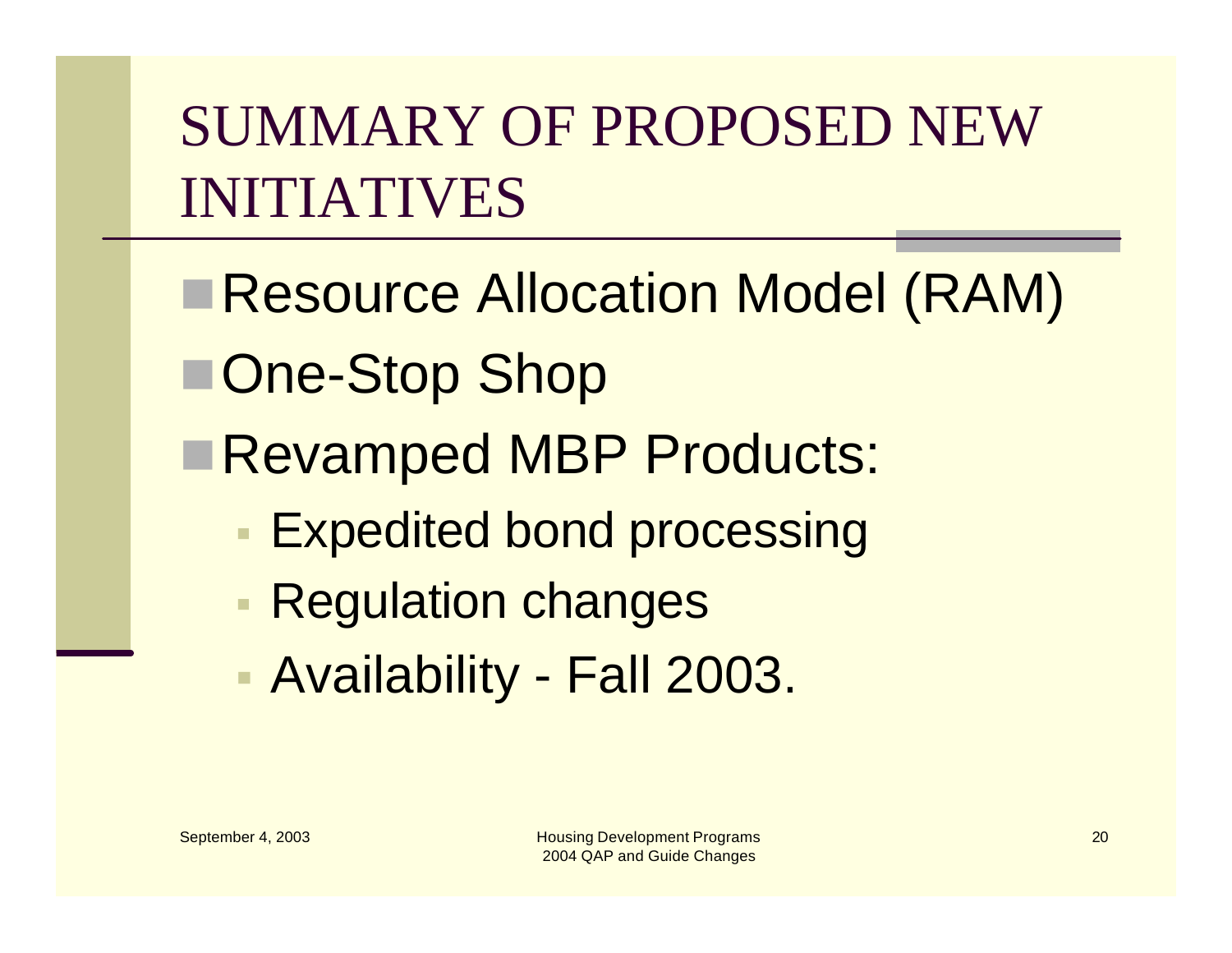## **R**ESOURCE **A**LLOCATION **M**ODEL (RAM)

New internal analytical tool:

- Measures economic outputs of the State's investment in the community;
- Quantifies direct benefits of the State's investment on various industries or economic sectors; and
- **n** Provides enhanced economic and production data to DHCD.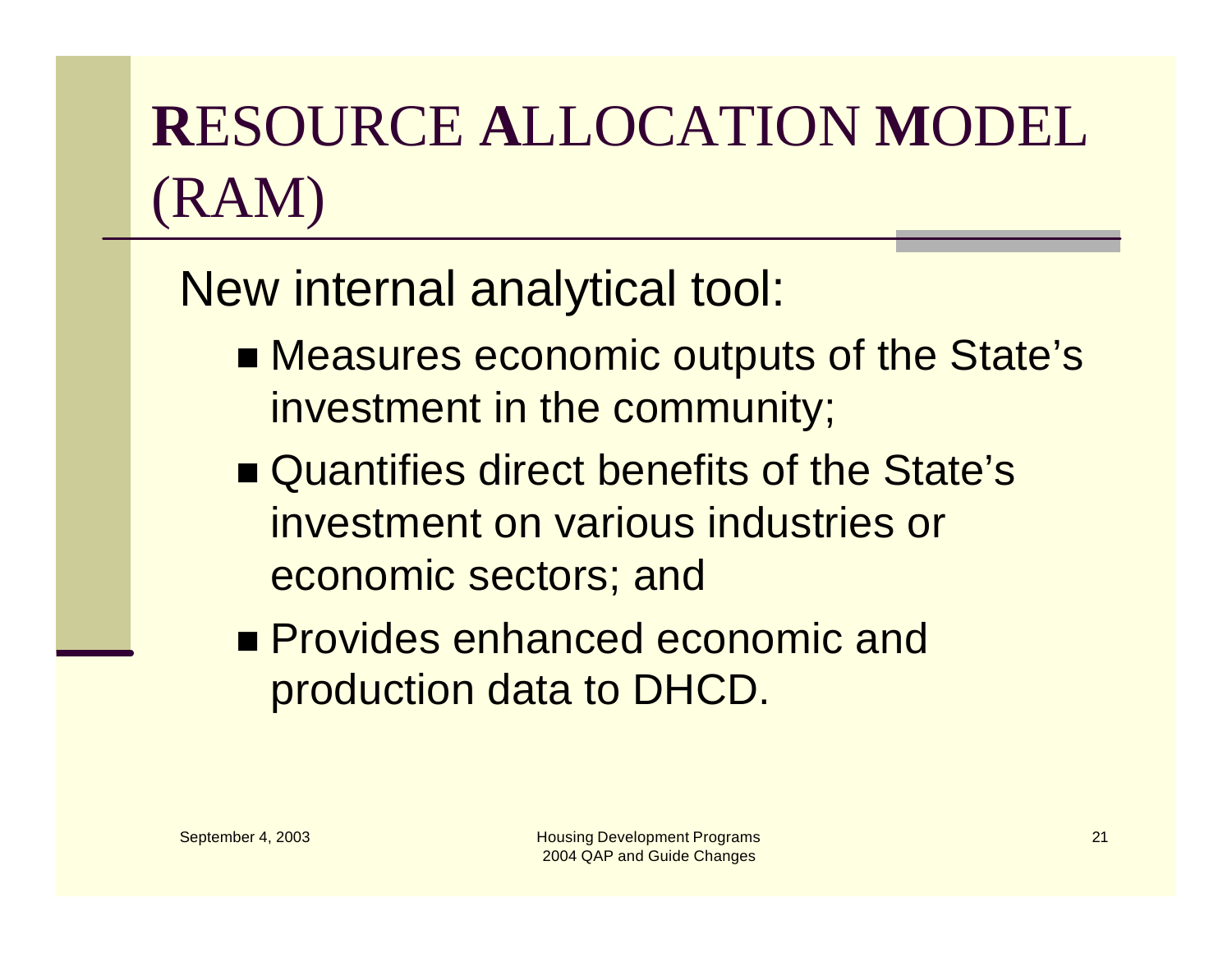REVAMPED MULTIFAMILY BOND PRODUCTS

Availability - Fall 2003

n Taxable Bonds with:

■ Competitive 9% credits; or

**RHF and competitive 9% credits.** 

**Tax-exempt Bonds with:** 

**Amortizing RHF loans; or** 

**n Cash flow RHF loans.** 

**FHA Risk Sharing Expansion.**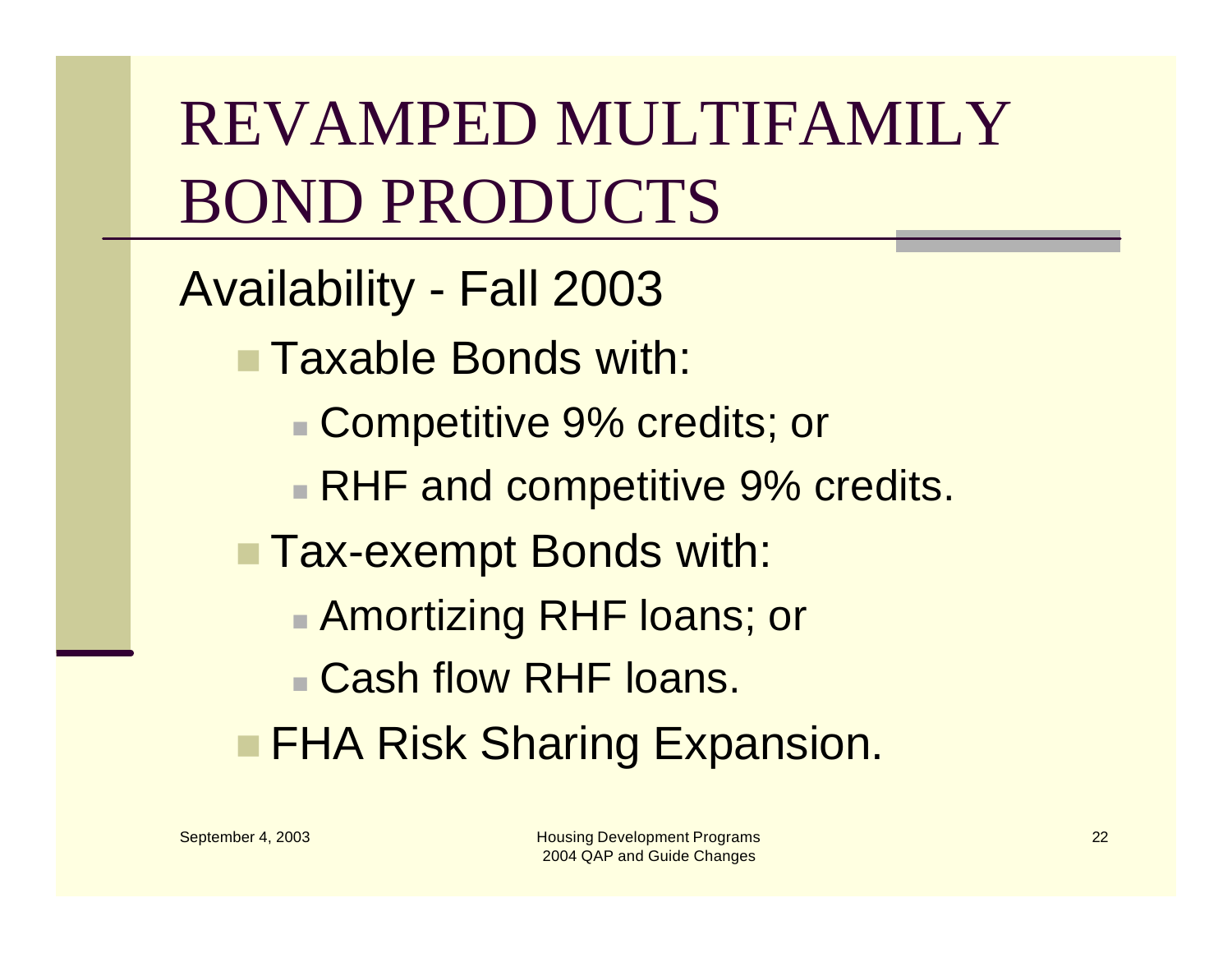## PROPOSED REGULATION CHANGES - RHF

- Current regulations restrict access to Rental Housing funds to an award through the competitive process or to an award from the Secretary's Reserve.
- **n Pending regulation change will allow funding** of Rental Housing funds on a non-competitive basis to assist projects seeking funding from the Multifamily Bond Program.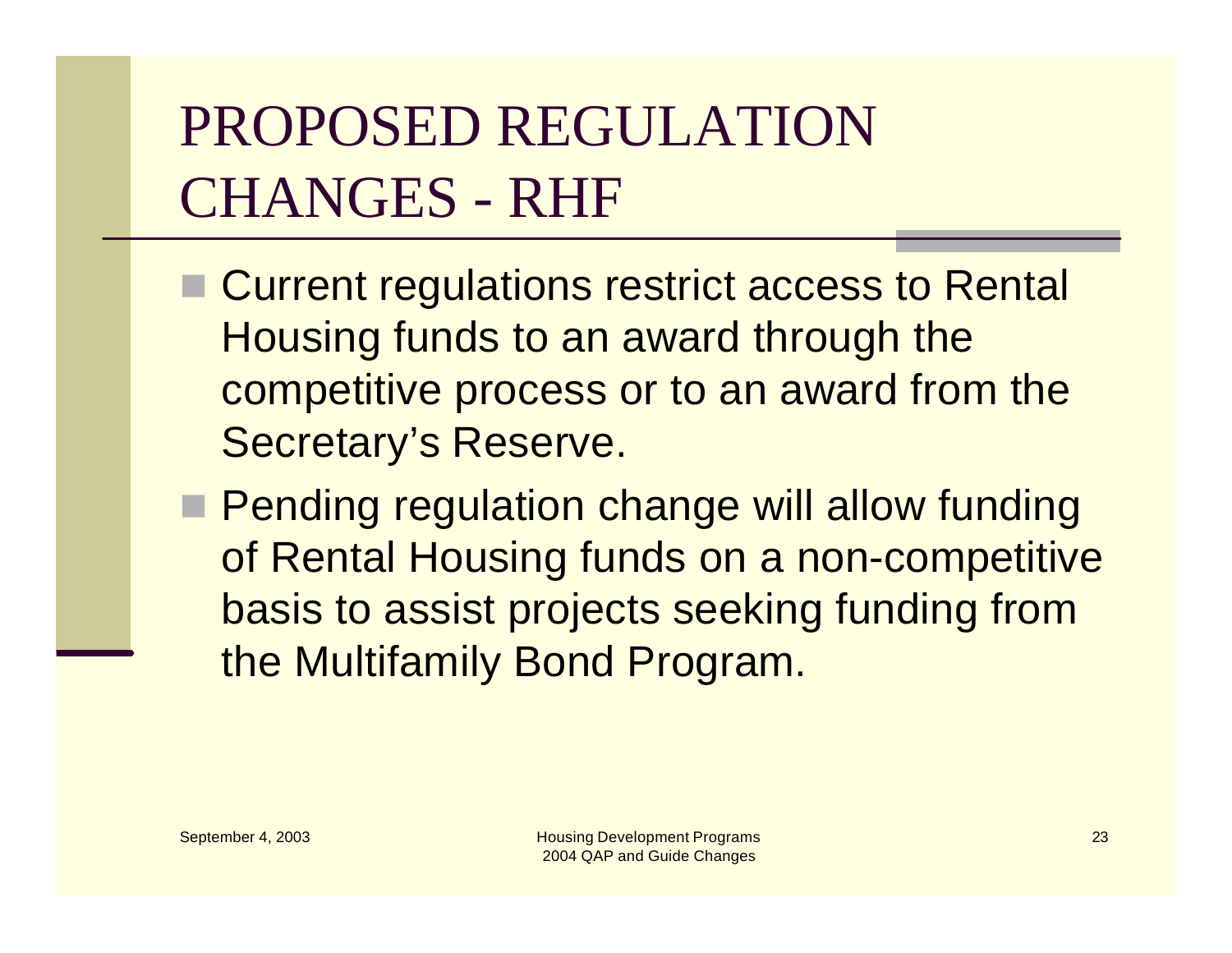### PROPOSED MBP PROCESSING CHANGES - NO STATE FUNDS

- **Expedited processing for projects scoring maximum** points in core areas of:
	- Development team capacity;
	- Marketability; and
	- Development quality.
- **E** Conditional HFRC approval, inducement, and funding reservation within 90 days of application submission.
- **EXEQ Availability of a 90 day rate lock.**
- **Expedited construction and underwriting review.**
- **E. De-coupling of real estate closing from bond sale.**